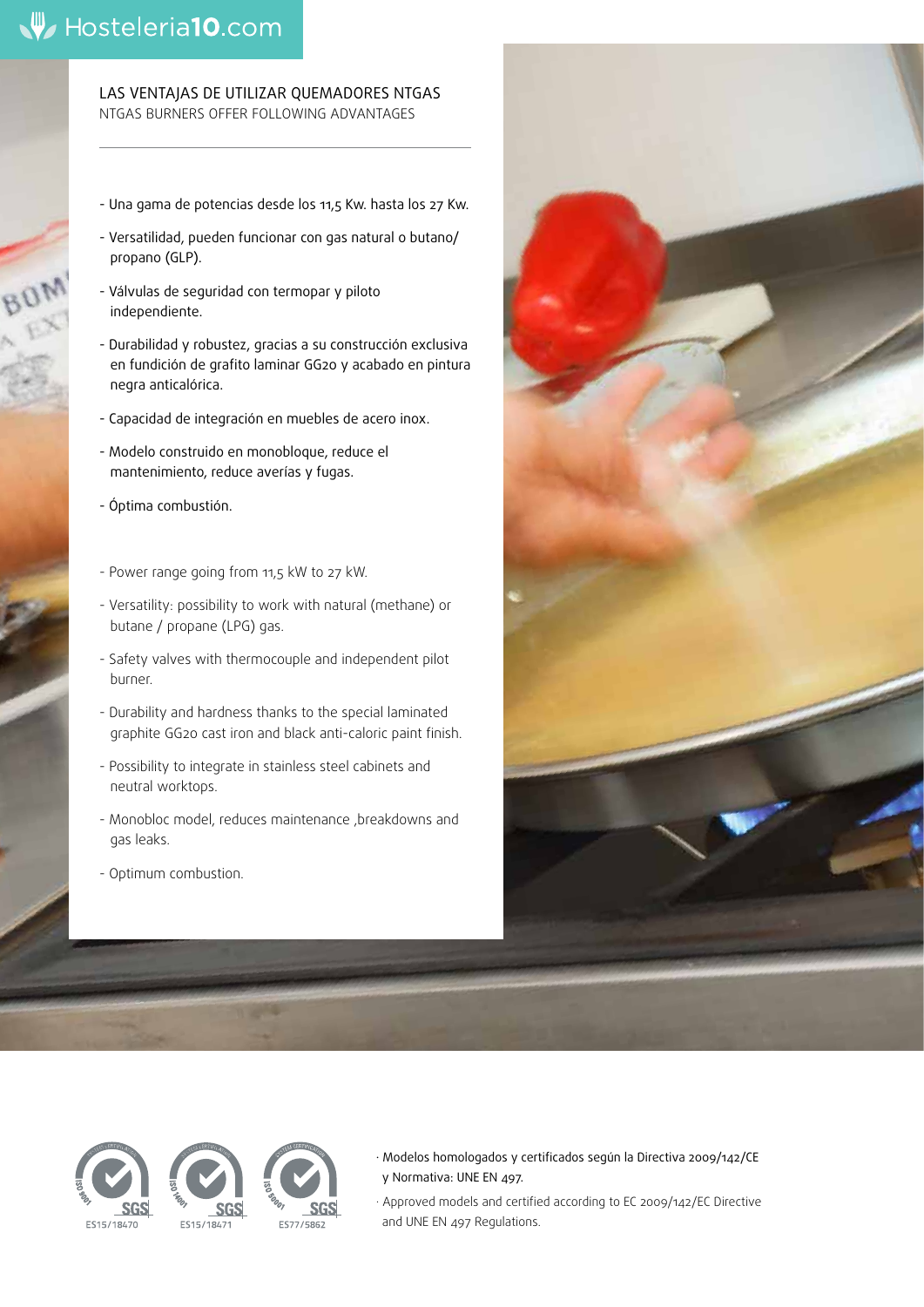

Los quemadores NTGAS, conocidos por su gran potencia y alto rendimiento, son muy apreciados por los mejores cocineros profesionales para cocinar infinidad de platos: todo tipo de arroces, la tradicional Fideuà de Gandia, paella valenciana, zarzuela de mariscos,..., o utilizarlos como cocedero de marisco, verduras y legumbres.

Usados habitualmente en restaurantes, hoteles, bares, hospitales, reposteros, alambiques, catering, ejército, cocederos,... los quemadores NTGAS están suficientemente probados en las más duras condiciones de trabajo.

Gracias a su potencia, son ideales para cocinar con recipientes, paelleras, cacerolas, ollas y sartenes desde 250 mm. hasta 850 mm. de base.

La mejor opción para las cocinas profesionales.

NTGAS burners are known for their powerfulness and high performance. They are very well appreciated by the best professional chefs to cook an endless number of dishes: all kinds of rice recipes, the traditional "Fideuà de Gandia", spanish and valencian "Paella", seafood dishes,… or used as seafood and vegetable stockpot cookers.

NTGAS burners are commonly used in restaurants, hotels, bars, hospitals, bakery industry, alembics, catering, army,... NTGAS burners have been repeatedly used in the toughest working conditions.

The high performance power make these burners ideal to cook with pans, stockpots, casseroles and frying pans with a basis going from 250 mm up to 850 mm.

The best option for professional kitchens.





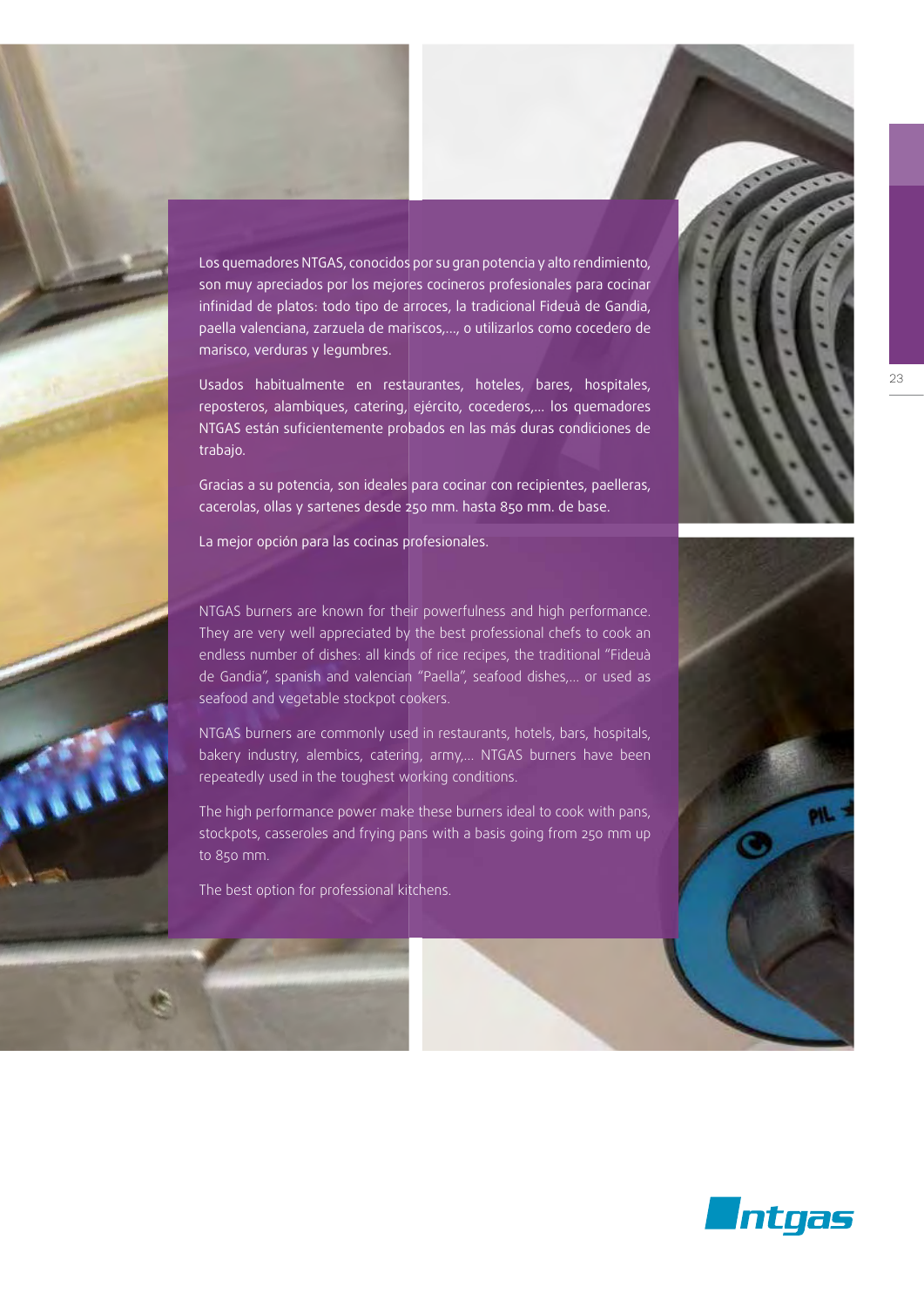

## BBQ-HQ04\*



BBQ-P31\*



PL-P31\*





#### CARACTERÍSTICAS TÉCNICAS

\* No se inluye el quemador HQ04 y P31

Soporte barbacoa, peto anti-salpicaduras, rejilla soporte piedras, parrilla, cajón para desperdicios y una caja de piedras de lava volcánica (2 para el BBQ-P31).

Soporte Plancha, peto anti-salpicaduras, plancha de acero negro y cajón para desperdicios.

TECHNICAL CHARACTERISTICS

\* HQ04 & p31 burner not included

Barbecue support, anti-splatter plates, grid for stones, grill, waste drawer and box with lava stones (2 for BBQ-P31). Griddle support, anti-splatter plates, black steel griddle and waste drawer.

| Modelo<br>Model | $L \times An \times Alt$ (mm.)<br>$L \times W \times H$ (mm.) | Valido para<br>Valid for | <b>Tipo</b><br><b>Type</b>        |
|-----------------|---------------------------------------------------------------|--------------------------|-----------------------------------|
| BBQ-HQo4        | 400 X 400 X 410                                               | NTGAS-HO04               | Barbacoa / Barbecue               |
| PL-HQ04         | 400 X 400 X 410                                               | NTGAS-HQ04               | Plancha / Grill                   |
| BBQ-P31         | 700 X 700 X 410                                               | NTGAS-P31                | Barbacoa / Barbecue               |
| PL-P31          | 700 X 700 X 410                                               | NTGAS-P31                | Plancha / Grill                   |
| KIT BBQ/PL-HQ04 | 400 X 400 X 410                                               | NTGAS-HO04               | Barbacoa-Plancha / Barbecue-Grill |
| KIT BBQ/PL-P31  | 700 X 700 X 410                                               | NTGAS-P31                | Barbacoa-Plancha / Barbecue-Grill |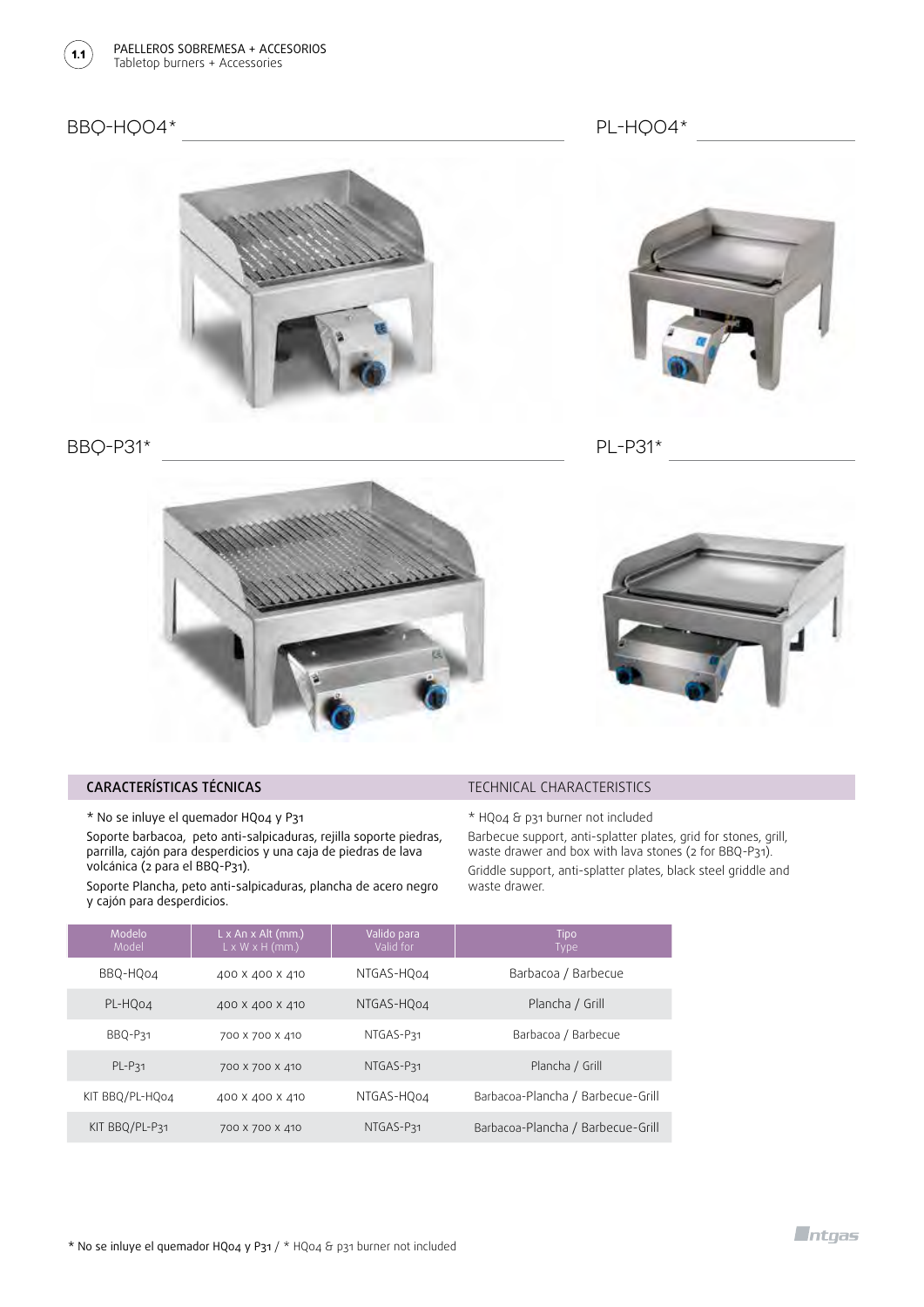

**GAS**

**01**



**GAS**





**GAS**





## CARACTERÍSTICAS TÉCNICAS

Para uso interior y colectivo, Homologación CE. Gas Natural o Butano/Propano (GLP). Estructura de Acero Inoxidable. Parrilla superior extraíble de Hierro. Modelo quemador, Ver tabla.

## PAV/01-1P-A PAV/01-1P-T



## TECHNICAL CHARACTERISTICS

Indoor and collective use, EC approval. Gas: Natural (methane) or Butane/Propane(LPG). Stainless steel structure. Removable iron top grill. Burner model: see chart.

| Modelo<br>Model | Quemador<br><b>Burner</b> | $L \times An \times Alt$ (mm.)<br>$L \times W \times H$ (mm.) | Potencia (Kw.)<br>Power (Kw.) | ø Coronas (mm)<br>Rings $\varnothing$ (mm) | <b>Válvulas</b><br>Valves |
|-----------------|---------------------------|---------------------------------------------------------------|-------------------------------|--------------------------------------------|---------------------------|
| PAV/01-1P-A     | NTGAS P31                 | 800 X 900 X 550                                               | 27                            | Ext. $450 / \ln 230$                       | 2                         |
| PAV/01-1P-T     | NTGAS P31                 | 800 X 900 X 550                                               | 27                            | Ext. 450 / Int. 230                        | 2                         |
| PAV/01-1H-A     | NTGAS HQ04                | 600 X 700 X 550                                               | 11,5                          | 250                                        |                           |
| PAV/01-1H-T     | NTGAS HQ04                | 600 X 700 X 550                                               | 11,5                          | 250                                        | 1                         |

## ACCESORIOS / ACCESSORIES



Chispero / Lighter